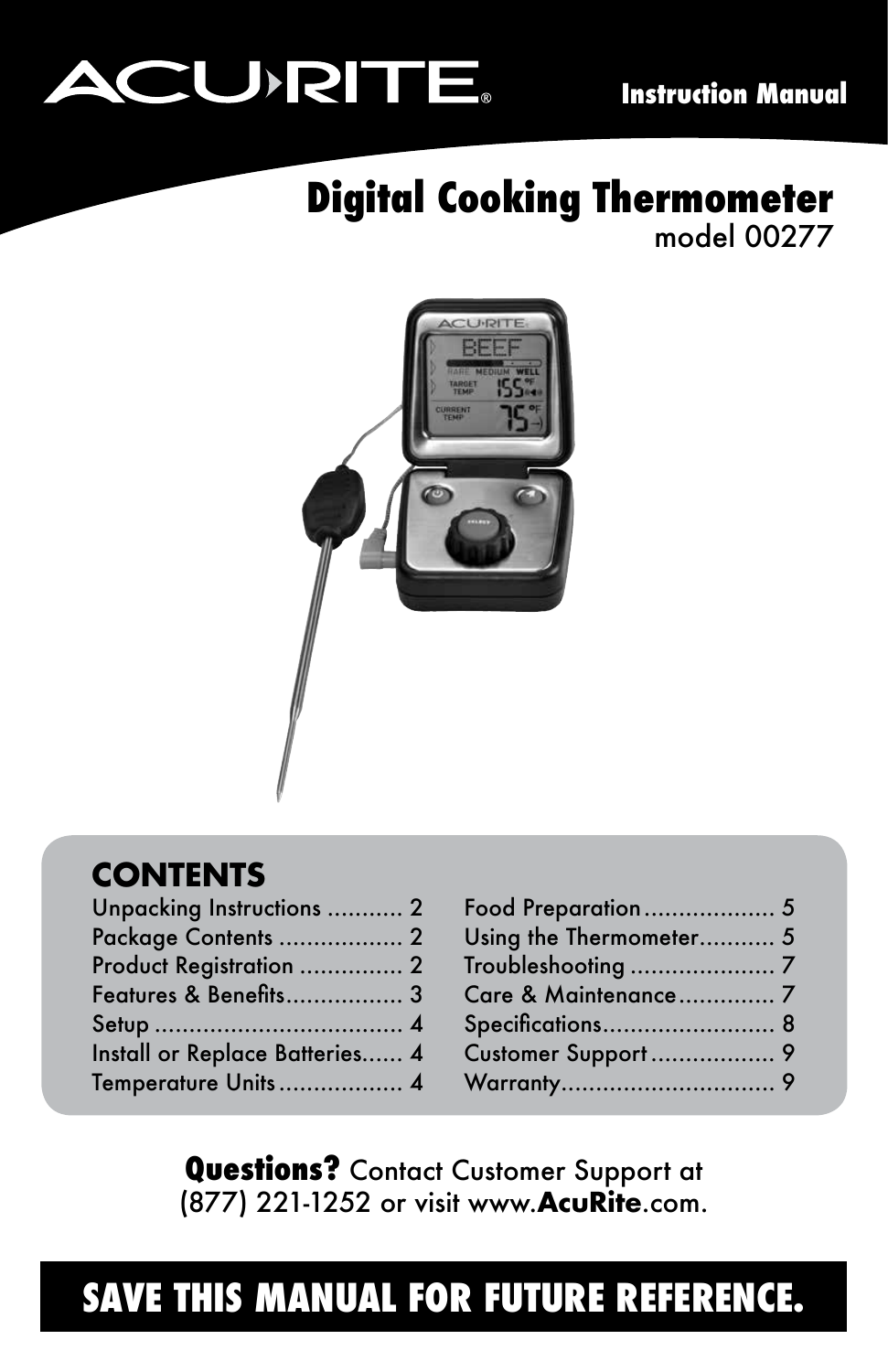

Congratulations on your new AcuRite product. To ensure the best possible product performance, please read this manual in its entirety and retain it for future reference.

# **Unpacking Instructions**

Remove the protective film that is applied to the LCD screen prior to using this product. Locate the tab and peel off to remove.

# **Package Contents**

- 1. Thermometer display
- 2. Temperature probe & cord
- 3. Instruction manual



**Note:** This product is not intended for use in cooking environments that exceed 450ºF, as the probe may melt or catch fire, creating a hazard to the user.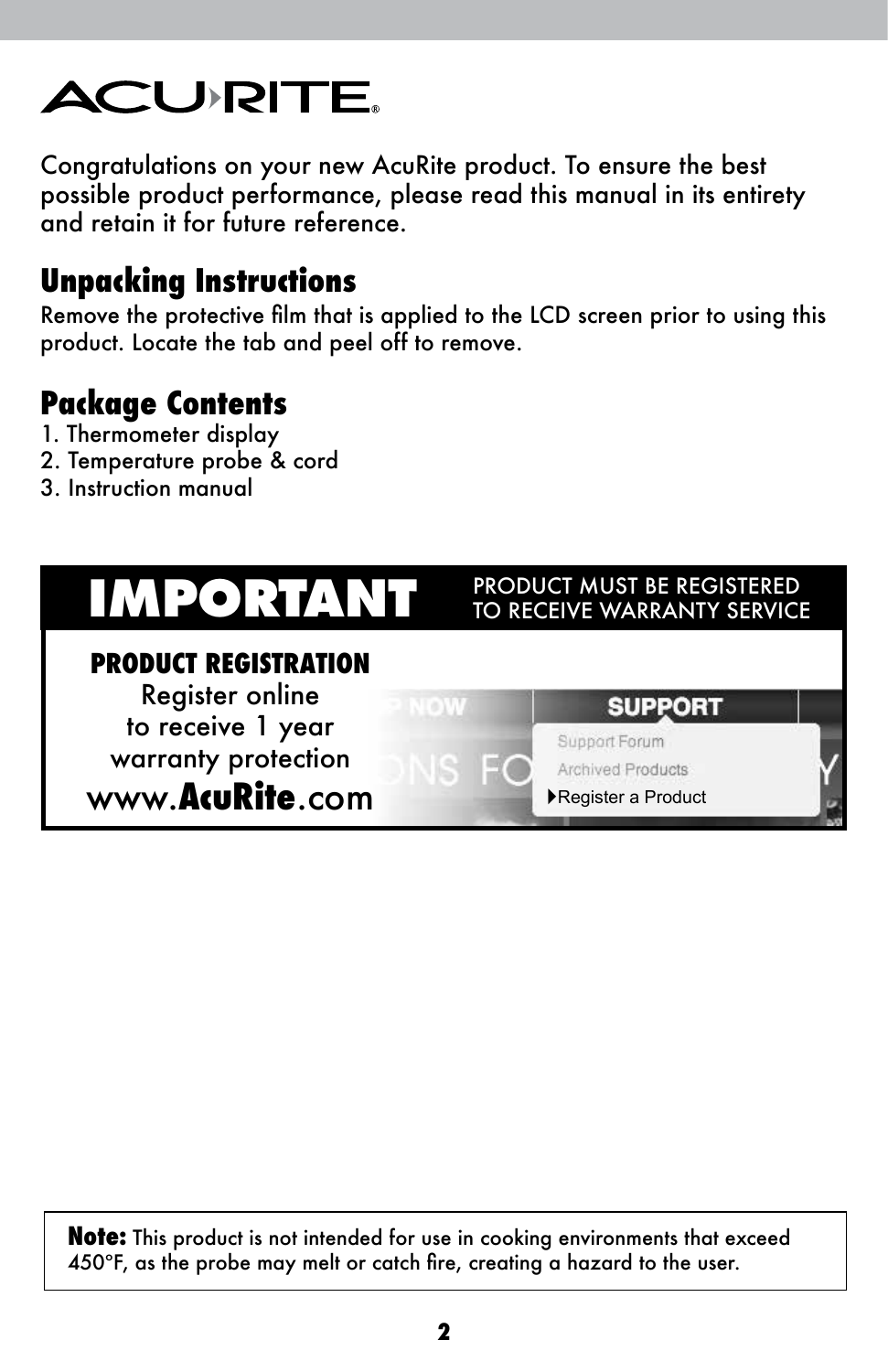# **Features & Benefits**



# **FRONT**

- **1. Meat Type Setup Indicator** Select Beef, Veal, Chicken, Pork, Poultry, Lamb, Fish, Custom or Boil.
- **2. Meat Doneness Setup Indicator** Select Rare, Medium or Well done; temperatures based on USDA recommended guidelines.

#### **3. Target Temperature Setup Indicator**

Select target temperature from 14ºF to 450ºF (-10°C to 232°C)

#### **4. Check Probe Indicator**

Indicates probe error, shown with diagnostic code (see page 7).

#### **5. Power ON/OFF Button**

#### **6. SELECT button**

for setup preferences.

#### **7. Rotary Dial**

for setup preferences.

- **8. Meat Type Selection**
- **9. Meat Doneness Selection**
- **10. Target Temperature**

#### **11. Alarm ON Indicator**

An audible alert will sound when target temperature is reached.

#### **12. Current Temperature**

Arrow icon indicates the direction the temperature is trending and rate of temperature change.

#### **13. ALARM Button**

Enables and mutes audio alert.

### **SIDE**

#### **14. Probe Plug-in**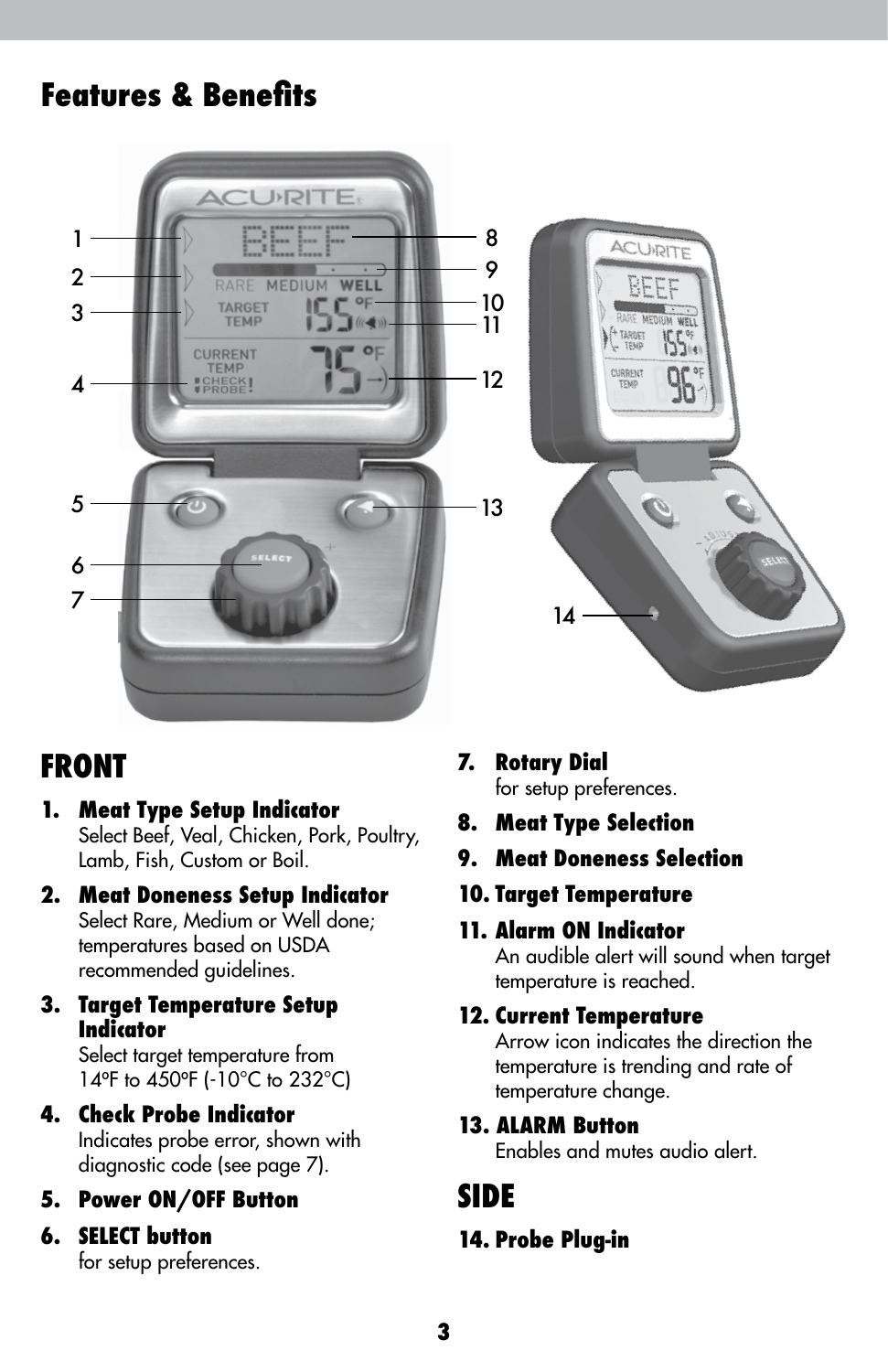# **Install or Replace Batteries**

AcuRite recommends high quality alkaline batteries for the best product performance. Heavy duty or rechargeable batteries are not recommended.



- 1. Slide off the battery compartment cover.
- 2. Insert 2 x AAA batteries into the battery compartment, as shown. Follow the polarity  $(+/-)$  diagram in the battery compartment.
- 3. Replace the battery cover.



# **Select Degrees Fahrenheit or Celsius**

To select between degrees Fahrenheit (ºF) or Celsius (ºC) temperature units, press the "ºF/ºC" button located on the back of the thermometer.



#### **PLEASE DISPOSE OF OLD OR DEFECTIVE BATTERIES IN AN ENVIRONMENTALLY SAFE WAY AND IN ACCORDANCE WITH YOUR LOCAL LAWS AND REGULATIONS.**

BATTERY SAFETY: Clean the battery contacts and also those of the device prior to battery installation. Remove batteries from equipment which is not to be used for an extended period of time. Follow the polarity (+/-) diagram in the battery compartment. Promptly remove dead batteries from the device. Dispose of used batteries properly. Only batteries of the same or equivalent type as recommended are to be used. DO NOT incinerate used batteries. DO NOT dispose of batteries in fire, as batteries may explode or leak. DO NOT mix old and new batteries or types of batteries (alkaline/standard). DO NOT use rechargeable batteries. DO NOT recharge non-rechargeable batteries. DO NOT short-circuit the supply terminals.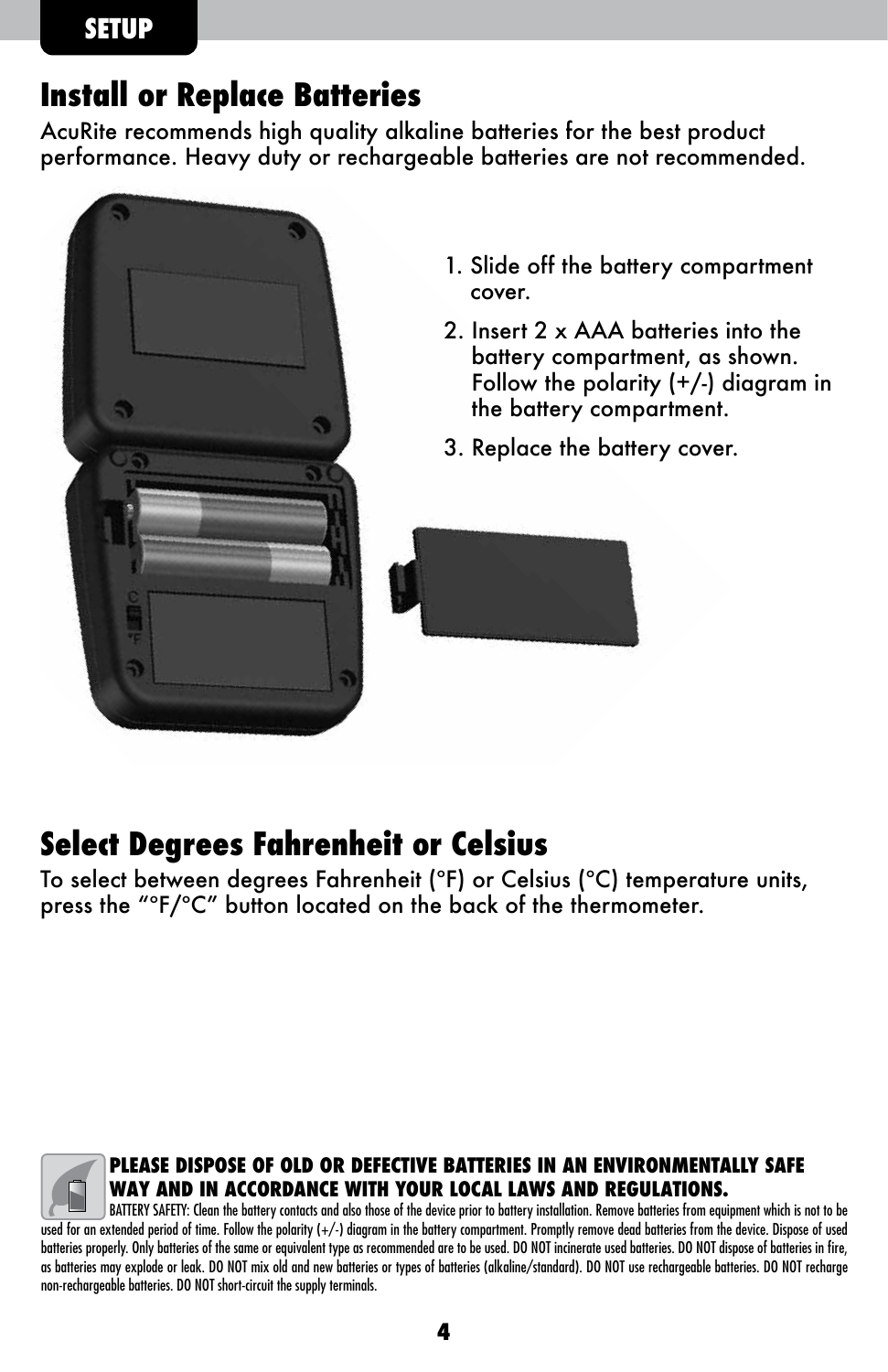# **Food Preparation**

Consuming raw or undercooked meats, poultry, seafood, shellfish, or eggs may increase your risk of food-borne illness, especially if you have certain medical conditions. The USDA recommends certain guidelines be met when preparing meat and seafood. Please adhere to the recommended cooking temperatures.

| <b>USDA Recommended Guidelines</b>               |                                                              |  |  |
|--------------------------------------------------|--------------------------------------------------------------|--|--|
| <b>Product</b>                                   | <b>Minimum Internal Temperature</b><br>& Rest Time           |  |  |
| Beef, Pork, Veal & Lamb<br>Steaks, chops, roasts | 145 °F (62.8 °C) and allow to rest<br>for at least 3 minutes |  |  |
| <b>Ground meats</b>                              | 160 °F (71.1 °C)                                             |  |  |
| <b>All Poultry</b>                               | 165 °F (73.9 °C)                                             |  |  |
| <b>Fish &amp; Shellfish</b>                      | 145 °F (62.8 °C)                                             |  |  |

For more information on food preparation safety, visit: **http://www.fsis.usda.gov**

# **Using the Thermometer**

- 1. Before operating, plug the temperature probe into the thermometer display.
- 2. When batteries are installed, partial LCD display information will appear.
- 3. Press the " $\bigcup$ " button to turn the thermometer display ON. Full LCD display information can then be viewed.
- 4. Press the " $\blacktriangleleft$ " button to enable or disable the audio alert. With the function enabled, you will hear a beep each time a selection is made during setup and when target cooking temperatures are reached.
- 5. Magnet-mountable design allows you to stick the thermometer on the oven door or fridge.

#### **Meat Type Setup**

- 1. When first powered on, the Meat Type will flash on the display.
- 2. To adjust the meat type, turn the rotary dial clockwise to move forward through the selections and counterclockwise to move backward through the selections.

The preference set order is as follows: BEEF, VEAL, CHICKEN, PORK, POULTRY, LAMB, FISH, CUSTOM, BOIL

3. To save your selection, press and release the "SELECT" button when the desired meat type is displayed.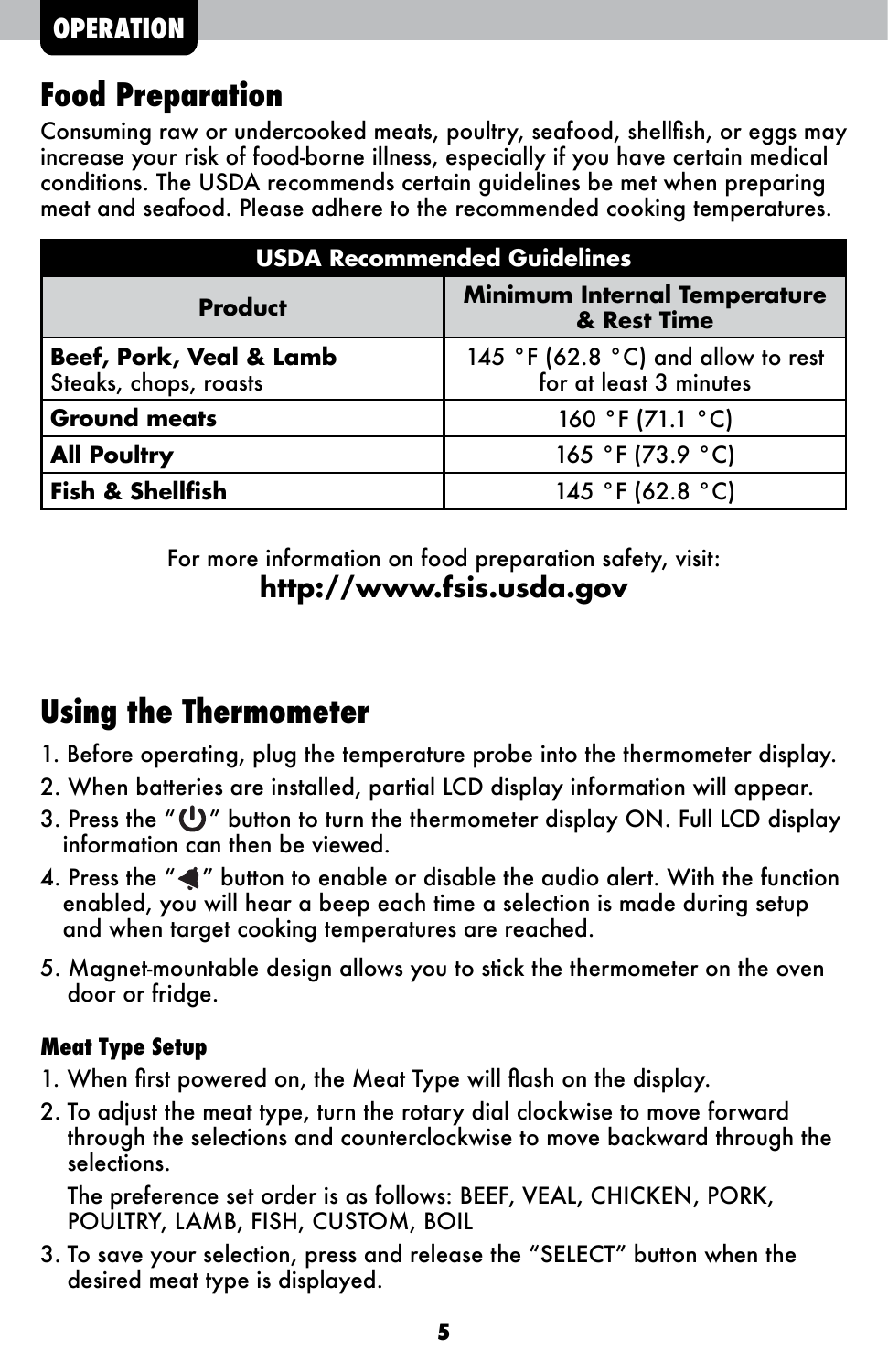#### **Meat Doneness Setup**

- 1.Once Meat Type has been selected, Meat Doneness will flash on the display.
- 2.To adjust the meat doneness, turn the rotary dial clockwise to move forward through the available meat doneness selections and counterclockwise to move backward through the selections.

The preference choices are: RARE, MEDIUM RARE, MEDIUM, MEDIUM WELL and WELL DONE

NOTE: Not all meat types offer all five doneness options. In some cases, a doneness option is not available at all.

- 3.As you move through the options, Target Temperature shown on the display will automatically update based on the selection.
- 4.To save your selection, press and release the "SELECT" button when the desired meat doneness is displayed.

#### **Target Temperature Setup**

As noted above, Target Temperature shown on the display will automatically set based on the Meat Doneness selection. To adjust, turn the rotary dial when the Target Temperature is flashing on the display.

- 1.Make your Meat Type and Meat Doneness selections and press "SELECT".
- 2.To adjust Target Temperature, turn the rotary dial clockwise to increase the target temperature and counterclockwise to decrease the target temperature.
- 3.As you make the adjustment, the Meat Type shown on the display will change to Custom.
- 4.To save your selection, press and release the "SELECT" button.

#### **Current Temperature**

- 1.Insert the narrow end of the temperature probe into the thickest part of the food being cooked. Be sure the tip is not touching bone, gristle, the pan or inserted into the cavity of fowl.
- 2.Hold steady for several seconds.
- 3.Current internal temperature of the meat will show on the display.
- 4.The arrow next to the current temperature reading indicates the direction temperature is trending and the rate of change.
- 5.When the current temperature of the food reaches the target temperature the thermometer will beep.

Be careful when touching the temperature probe and probe wire if it has been in or near hot food or surfaces.

# **Power the Unit ON/OFF**

The thermometer will automatically power off after several minutes of inactivity. Press the " $\bigcup$ " button to resume operation. To power off manually, press the " U" button.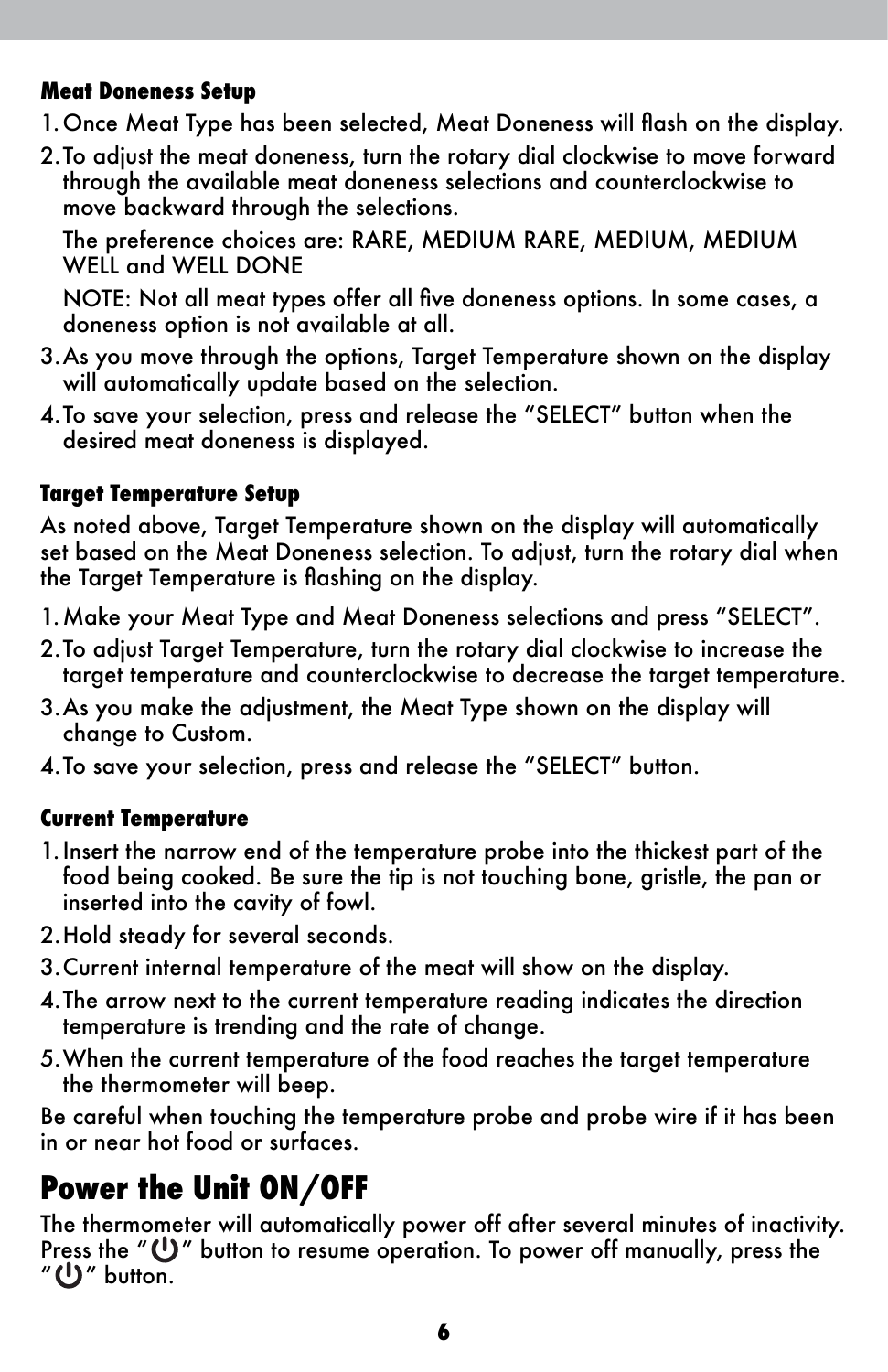# **Warning Messages**

When display reads "LO BAT", replace batteries.

#### **Check Probe**



"CHECK PROBE" indicates a probe error and is shown with a diagnostic code:

| <b>Diagnostic</b><br>Code | Problem                                                                                                 | Solution                                                                        |
|---------------------------|---------------------------------------------------------------------------------------------------------|---------------------------------------------------------------------------------|
| No                        | Probe cord is not connected<br>to the thermometer.                                                      | Verify cord connection is secure<br>or reconnect cord.                          |
| <b>SC</b>                 | Probe cord is not functioning<br>properly. Cord may have<br>been damaged or exposed to<br>extreme heat. | Check the wire and connection<br>for damage or excessive heat.<br>Replace cord. |

# **Troubleshooting**

| Problem                              | <b>Possible Solution</b>                                                                     |
|--------------------------------------|----------------------------------------------------------------------------------------------|
| Inaccurate<br>temperature            | · Use standard alkaline batteries. Do<br>not use heavy duty or rechargeable<br>batteries.    |
| <b>Check Probe</b>                   | • Review Warning Messages (page 7)                                                           |
| <b>Display screen</b><br>not working | • Check that the batteries are installed<br>correctly. Batteries may need to be<br>replaced. |

**If your AcuRite product does not operate properly after trying the troubleshooting steps, visit www.AcuRite.com or call (877) 221-1252 for assistance.**

# **Care & Maintenance**

Store in a dry location at room temperature. Clean thermometer with a soft, damp cloth. Temperature probe should be wiped clean with warm water immediately after direct contact with foods.

DO NOT place display unit on or near hot surfaces. DO NOT heat beyond thermometer's temperature capacity. DO NOT use in oven. DO NOT wash in dishwasher. DO NOT immerse in water or use caustic cleaners or abrasives. DO NOT allow any part of the temperature probe or probe wire to come into direct contact with flames or flare-ups. DO NOT bend or crimp the temperature probe cord. DO NOT lift or move the thermometer by the temperature probe wire connection.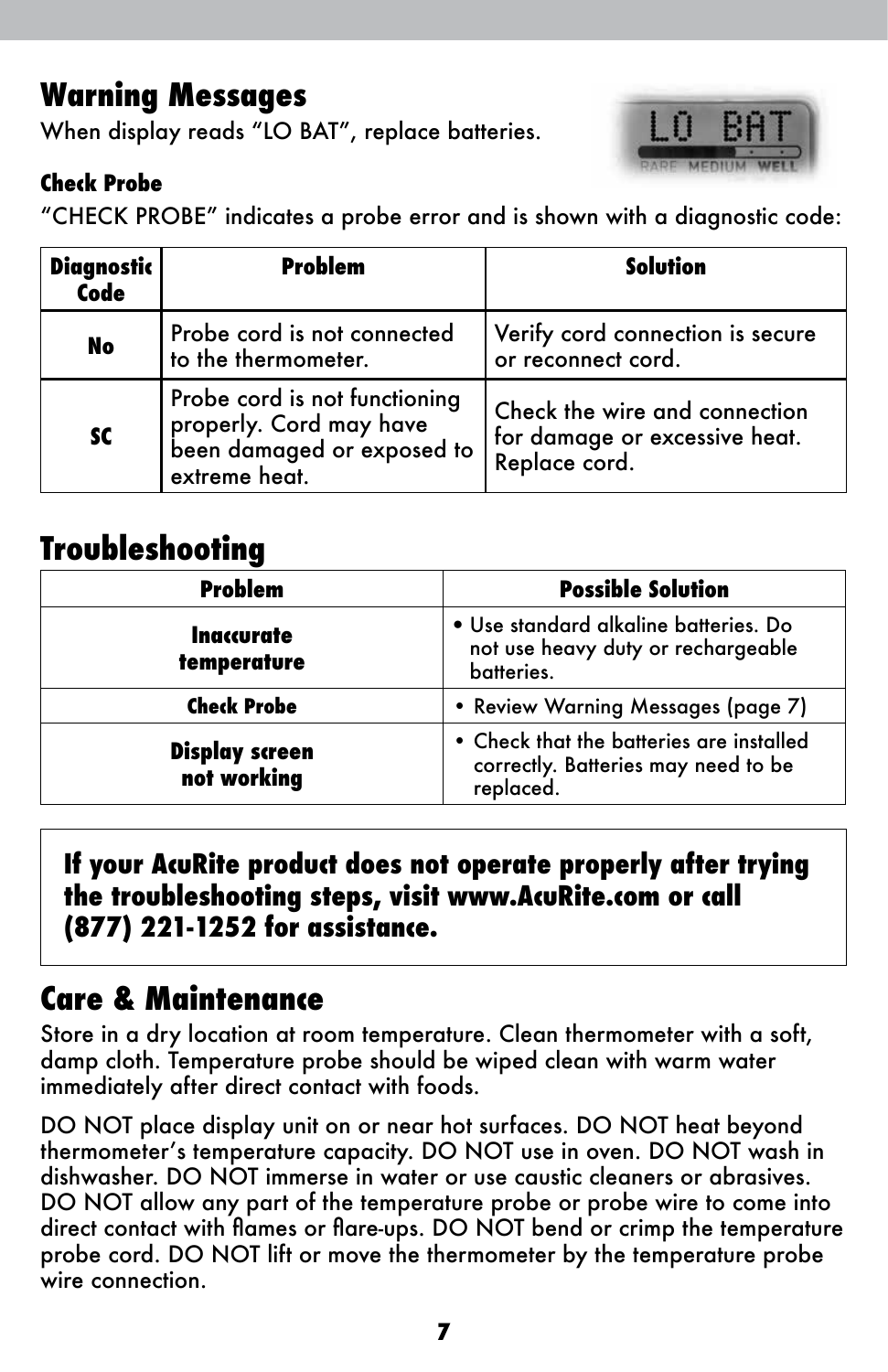# **Specifications**

| <b>TEMPERATURE RANGE</b> | 14°F to 450°F; 10°C to 232°C<br>Probe cord heat resistant up to 700°F (371°C) |
|--------------------------|-------------------------------------------------------------------------------|
| <b>POWER</b>             | 2 x AAA alkaline batteries                                                    |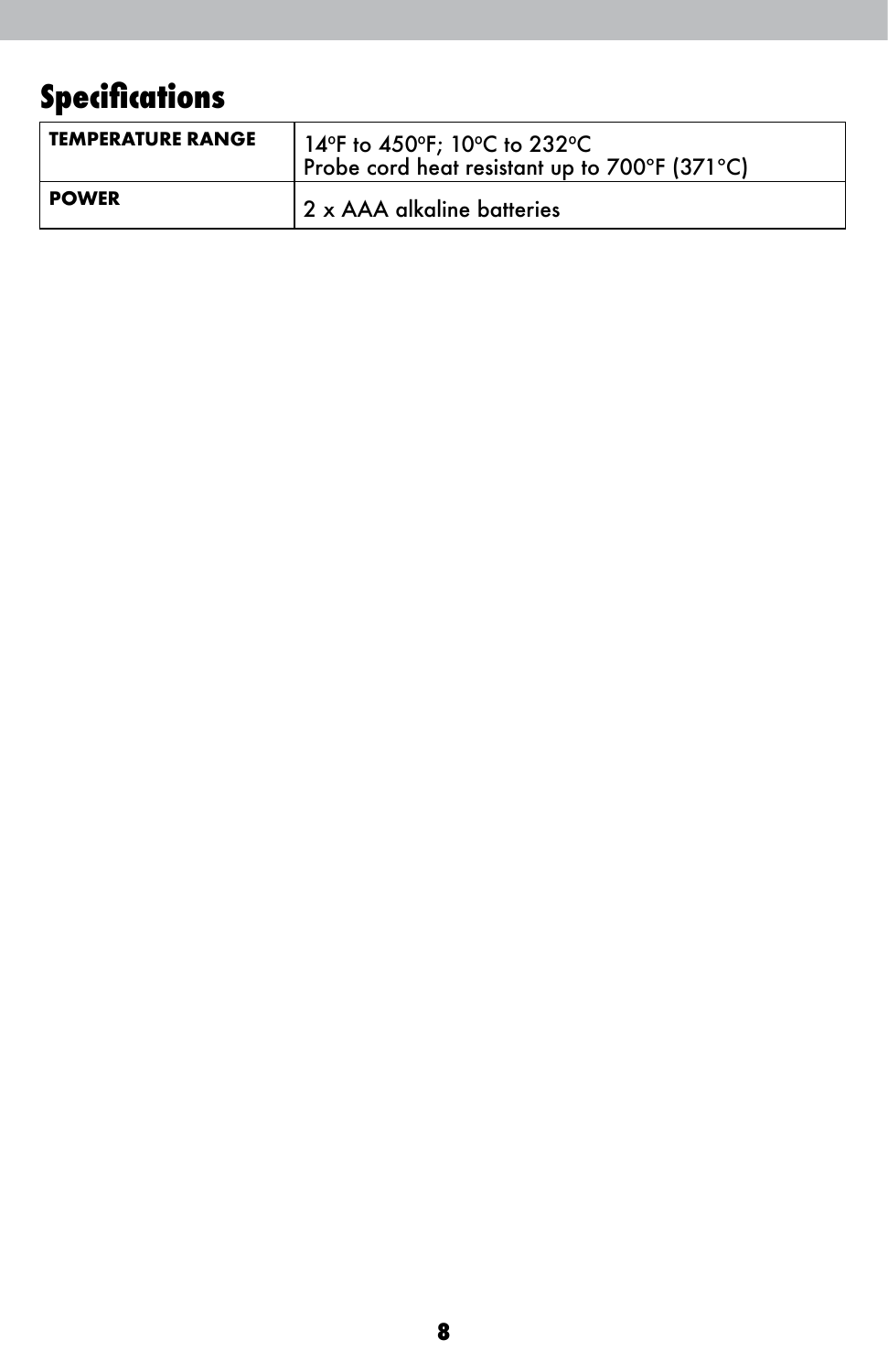## **Customer Support**

AcuRite customer support is committed to providing you with best-inclass service. **For assistance**, please have the model number of this product available and contact us in any of the following ways:



# $(877)$  221-1252  $($

# 24/7 support at www.**AcuRite**.com

- 
- ► Installation Videos ► Register your Product
- ► Instruction Manuals ► Support User Forum
- ► Replacement Parts ► Submit Feedback & Ideas

# **IMPORTANT PRODUCT MUST BE REGISTERED**

#### **PRODUCT REGISTRATION** Register online **SUPPORT** to receive 1 year Support Forum warranty protection **Archived Products** www.**AcuRite**.com ►Register a Product

# **Limited One Year Warranty**

At AcuRite, we proudly uphold our commitment to quality technology. Chaney Instrument Co. warrants that all products it manufactures to be of good material and workmanship, and to be free of defects when properly installed and operated for a period of one year from the date of purchase.

We recommend that you visit us at www.AcuRite.com for the fastest way to register your product. However, product registration does not eliminate the need to retain your original proof of purchase in order to obtain warranty benefits.

Chaney Instrument Co. warrants that all products it manufactures to be of good material and workmanship, and to be free of defects when properly installed and operated for a period of one year from the date of purchase. Remedy for breach of this warranty is limited to repair or replacement of the defective item(s). Any product which, under normal use and service, is proven to breach the warranty contained herein within ONE YEAR from date of sale will, upon examination by Chaney, and at its sole option, be repaired or replaced by Chaney. Transportation costs and charges for returned goods shall be paid for by the purchaser. Chaney hereby disclaims all responsibility for such transportation costs and charges. This

warranty will not be breached, and Chaney will give no credit for products it manufactures which have received normal wear and tear, been damaged (including by acts of nature), tampered, abused, improperly installed, damaged in shipping, or repaired or altered by others than authorized representatives of Chaney. The above-described warranty is expressly in lieu of all other warranties, express or implied, and all other warranties are hereby expressly disclaimed, including without limitation the implied warranty of merchantability and the implied warranty of fitness for a particular purpose. Chaney expressly disclaims all liability for special, consequential or incidental damages, whether arising in tort or by contract from any breach of this warranty. Some states do not allow the exclusion or limitation of incidental or consequential damages, so the above limitation or exclusion may not apply to you. Chaney further disclaims all liability from personal injury relating to its products to the extent permitted by law. By acceptance of any of Chaney's products, the purchaser assumes all liability for the consequences arising from their use or misuse. No person, firm or corporation is authorized to assume for Chaney any other liability in connection with the sale of its products. Furthermore, no person, firm or corporation is authorized to modify or waive the terms of this paragraph, and the preceding paragraph, unless done in writing and signed by a duly authorized agent of Chaney. This warranty gives you specific legal rights, and you may also have other rights which vary from state to state.

For in-warranty claims: Chaney Instrument Co. 965 Wells St., Lake Geneva, WI 53147